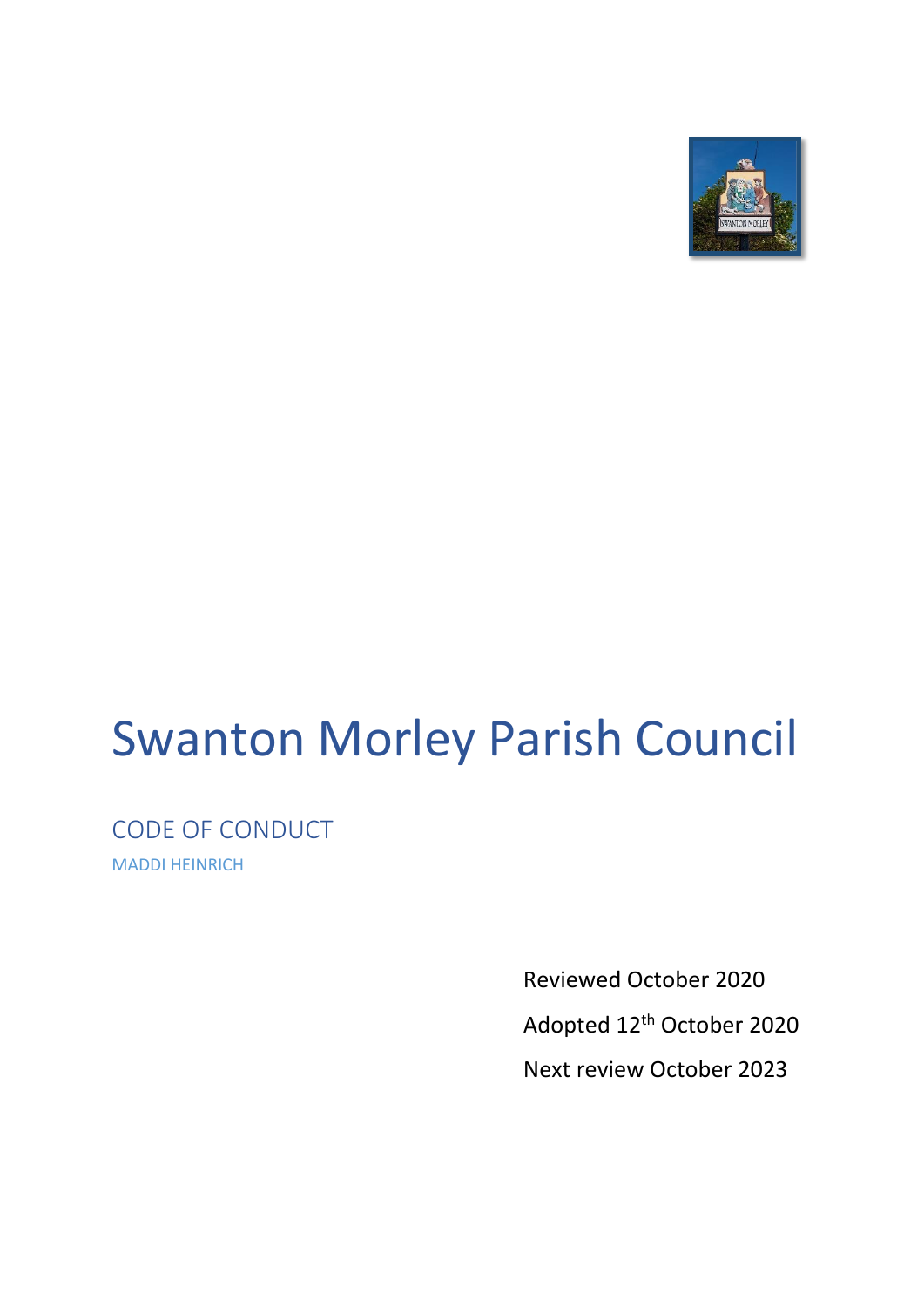SMPC Code of Conduct

#### **Introduction**

Pursuant to section 27 of the Localism Act 2011, Swanton Morley Parish Council ('the Council') has adopted this Code of Conduct to promote and maintain high standards of behaviour by its members and co-opted members whenever they conduct the business of the Council including the business of the office to which they were elected or appointed or when they claim to act or give the impression of acting as a representative of the Council.

This Code of Conduct is based on the principles of selflessness, integrity, objectivity, accountability, openness, honesty, and leadership.

#### Definitions

For the purposes of this Code, a 'co-opted member' is a person who is not a member of the Council but who is either a member of any committee or sub-committee of the Council, or a member of, and represents the Council on any joint committee or joint sub-committee of the Council, and who is entitled to vote on any question that falls to be decided at any meeting of that committee or sub-committee.

For the purposes of this Code, a 'meeting' is a meeting of the Council, any of its committees, sub-committees, joint committees or joint sub-committees.

For the purposes of this Code, and unless otherwise expressed, a reference to a member of the Council includes a co-opted member of the Council.

#### Member obligations

When a member of the Council acts, claims to act or gives the impression of acting as a representative of the Council, he/she has the following obligations.

- 1. He/she shall behave in such a way that a reasonable person would regard as respectful.
- 2. He/she shall not act in a way which a reasonable person would regard as bullying or intimidatory.
- 3. He/she shall not seek to improperly confer an advantage or disadvantage on any person.

#### Page **1** of **6**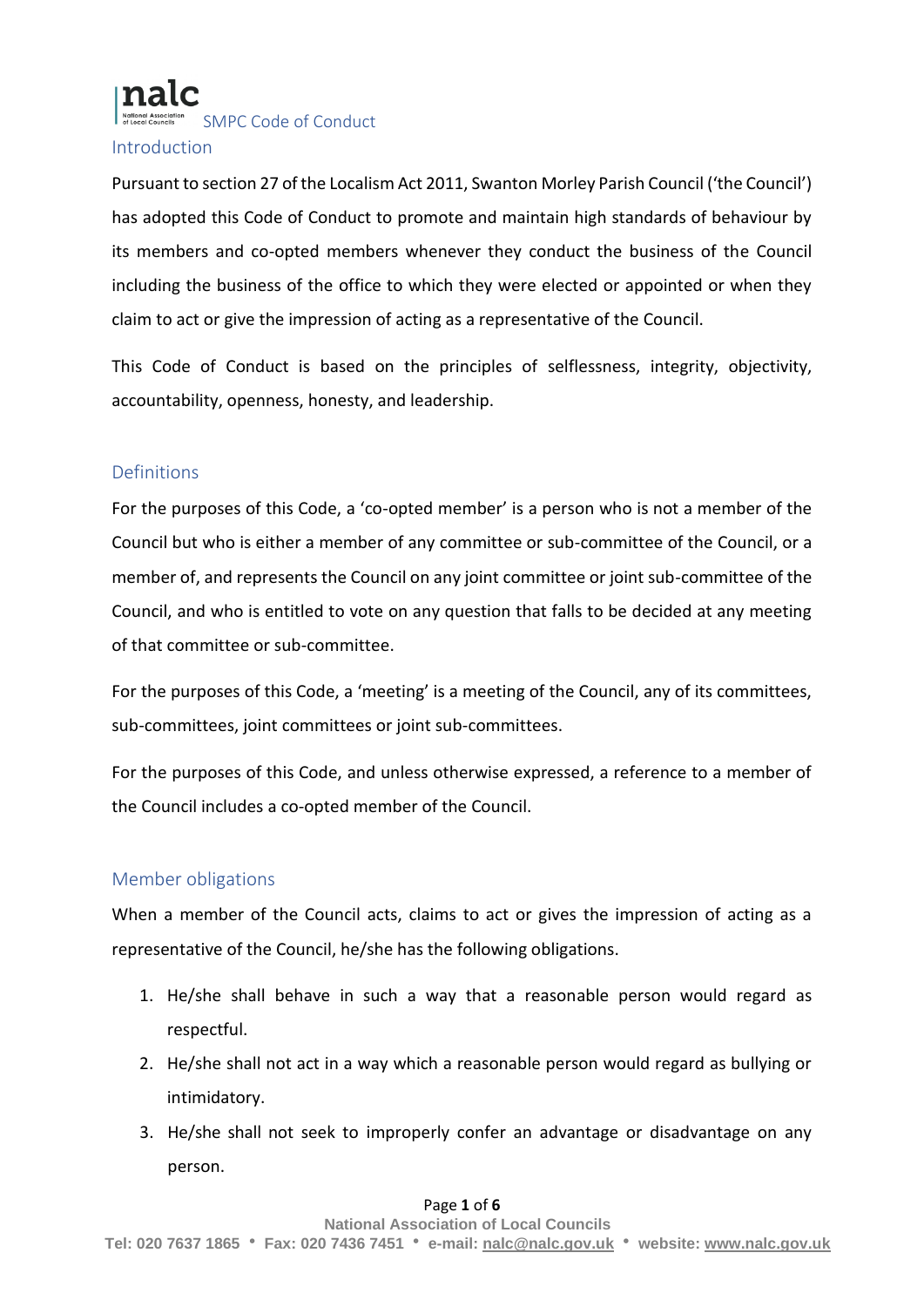### nalc

SMPC Code of Conduct

- 4. He/she shall use the resources of the Council in accordance with its requirements.
- 5. He/she shall not disclose information which is confidential or where disclosure is prohibited by law.

#### Registration of interests

- 6. Within 28 days of this Code being adopted by the Council, or the member's election or the co-opted member's appointment (where that is later), he/she shall register with the Monitoring Officer the interests which fall within the categories set out in Appendices A and B.
- 7. Upon the re-election of a member or the re-appointment of a co-opted member, he/she shall within 28 days re-register with the Monitoring Officer any interests in Appendices A and B.
- 8. A member shall register with the Monitoring Officer any change to interests or new interests in Appendices A and B within 28 days of becoming aware of it.
- 9. A member need only declare the existence but not the details of any interest which the Monitoring Officer agrees is a 'sensitive interest'. A sensitive interest is one which, if disclosed on a public register, could lead the member or a person connected with the member to be subject to violence or intimidation.

#### Declaration of interests at meetings

- 10.Where a matter arises at a meeting which relates to an interest in Appendix A the member shall not participate in a discussion or vote on the matter. He/she only has to declare what his/her interest is if it is not already entered in the member's register of interests or if he/she has not notified the Monitoring Officer of it.
- 11.Where a matter arises at a meeting which relates to an interest in Appendix A which is a sensitive interest, the member shall not participate in a discussion or vote on the matter. If it is a sensitive interest which has not already been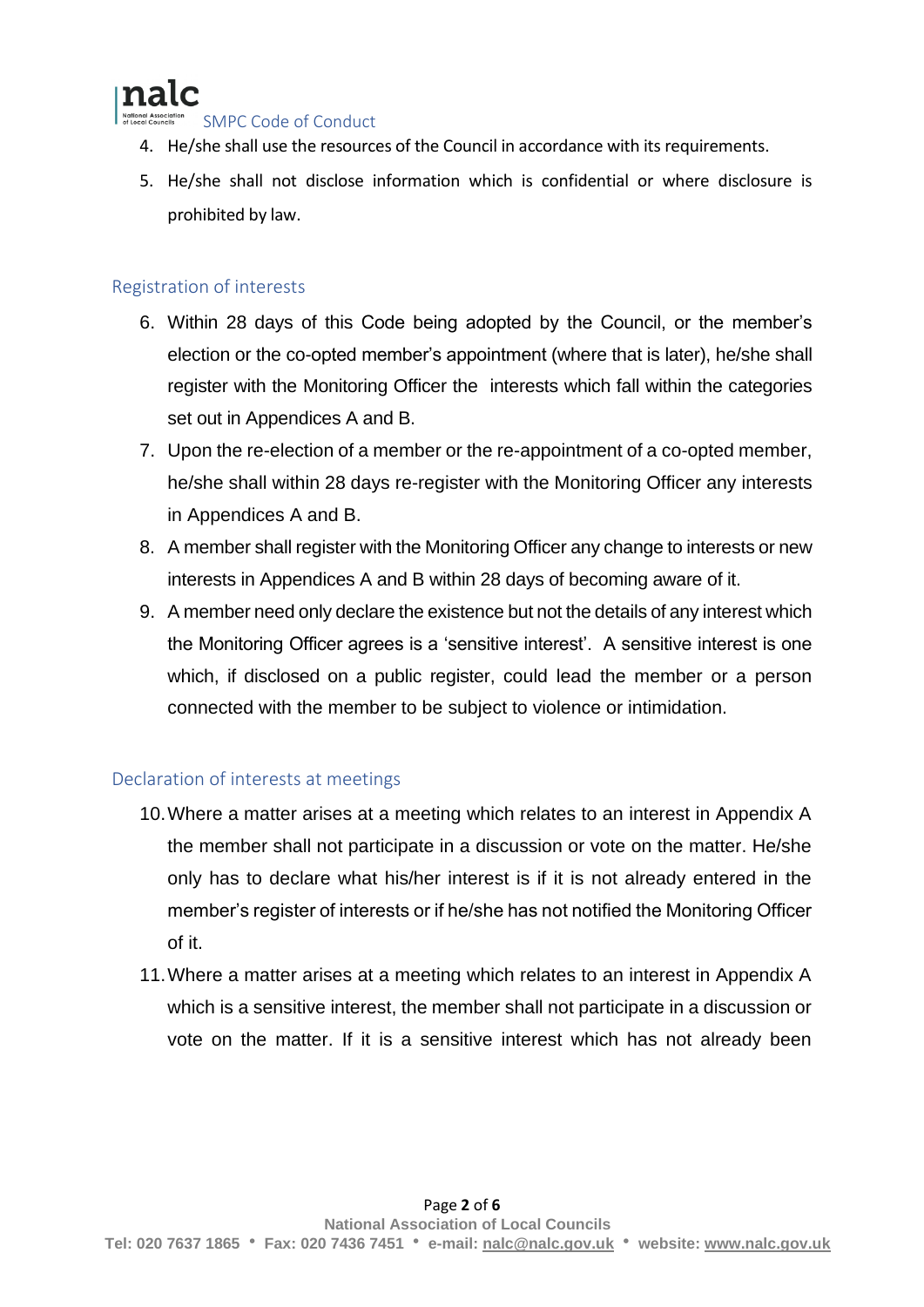

#### SMPC Code of Conduct

disclosed to the Monitoring Officer, the member shall disclose he/she has an interest but not the nature of it.

- 12.Where a matter arises at a meeting which relates to an interest in Appendix B, the member shall not vote on the matter. He/she may speak on the matter only if members of the public are also allowed to speak at the meeting.
- 13.A member only has to declare his/her interest in Appendix B if it is not already entered in his/her register of interests or he/she has not notified the Monitoring Officer of it or if he/she speaks on the matter. If he/she holds an interest in Appendix B which is a sensitive interest not already disclosed to the Monitoring Officer, he/she shall declare the interest but not the nature of the interest.
- 14.Where a matter arises at a meeting which relates to a financial interest of a friend, relative or close associate (other than an interest in Appendix A), the member shall disclose the nature of the interest and not vote on the matter. He/she may speak on the matter only if members of the public are also allowed to speak at the meeting. If it is a 'sensitive interest' the member shall declare the interest but not the nature of the interest.

#### **Dispensations**

15 On a written request made to the Council's proper officer, the Council may grant a member a dispensation to participate in a discussion and vote on a matter at a meeting even if he/she has an interest in Appendices A and B if the Council believes that the number of members otherwise prohibited from taking part in the meeting would impede the transaction of the business; or it is in the interests of the inhabitants in the Council's area to allow the member to take part or it is otherwise appropriate to grant a dispensation.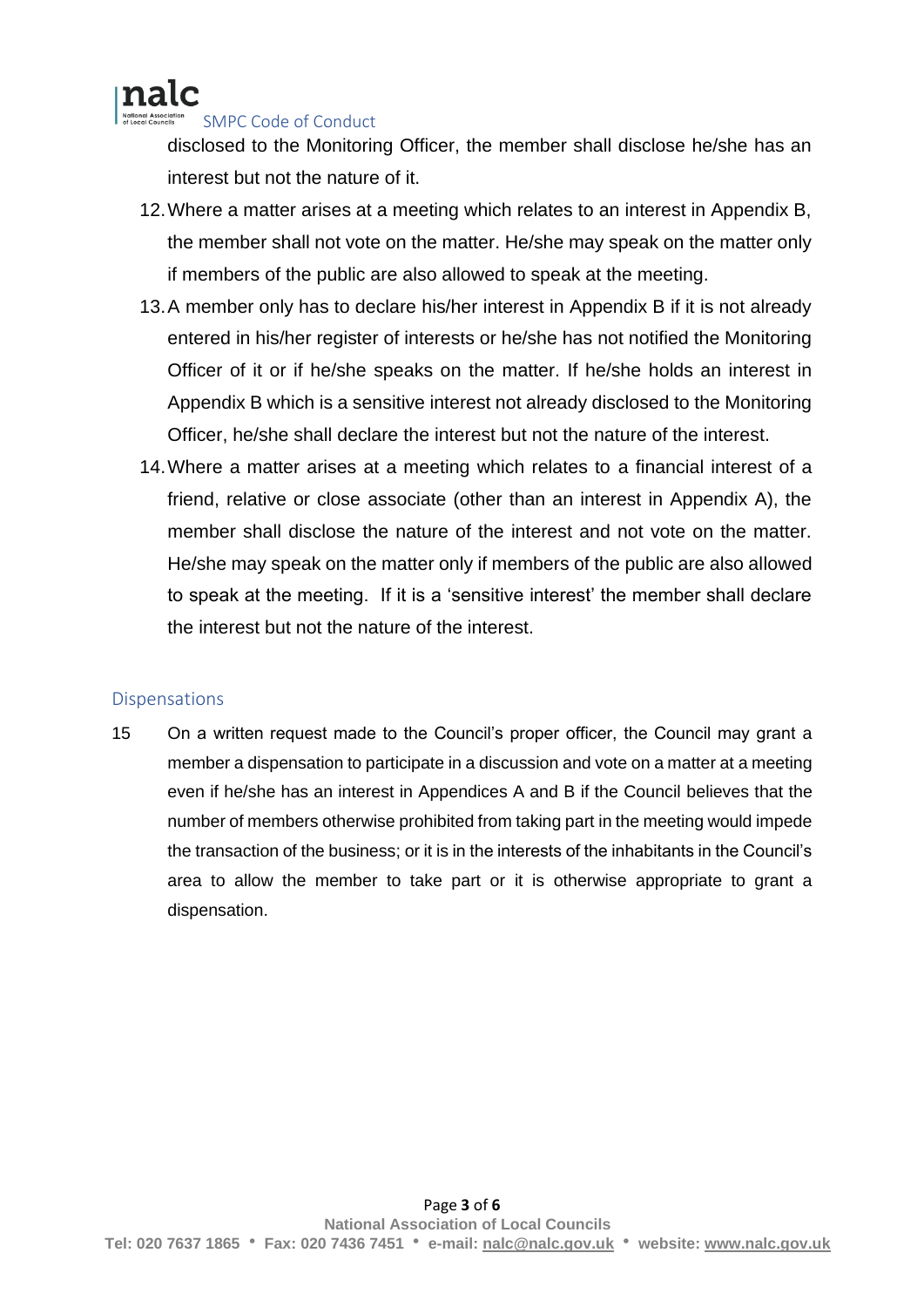

### Appendix A

Interests defined by regulations made under section 30(3) of the Localism Act 2011 and described in the table below.

| <b>Subject</b>                                       | <b>Description</b>                                                                                                                                                                                                                                                                                                                                                                                                                                                                            |
|------------------------------------------------------|-----------------------------------------------------------------------------------------------------------------------------------------------------------------------------------------------------------------------------------------------------------------------------------------------------------------------------------------------------------------------------------------------------------------------------------------------------------------------------------------------|
| Employment, office, trade,<br>profession or vocation | Any employment, office, trade, profession or vocation carried on for<br>profit or gain.                                                                                                                                                                                                                                                                                                                                                                                                       |
| Sponsorship                                          | Any payment or provision of any other financial benefit (other than<br>from the Council) made to the member during the 12 month period<br>ending on the latest date referred to in paragraph 6 above for<br>expenses incurred by him/her in carrying out his/her duties as a<br>member, or towards his/her election expenses.<br>This includes any payment or financial benefit from a trade union<br>within the meaning of the Trade Union and Labour Relations<br>(Consolidation) Act 1992. |
| Contracts                                            | Any contract made between the member or between his/her spouse<br>or civil partner or the person with whom the member is living as if they<br>were spouses/civil partners (or a body in which such a person is a<br>partner in a firm, a director of an incorporated body or holds the<br>beneficial interest in securities*) and the Council -<br>(a) under which goods or services are to be provided or works are to<br>be executed; and<br>(b) which has not been fully discharged        |
| Land                                                 | Any beneficial interest in land which is within the area of the Council.                                                                                                                                                                                                                                                                                                                                                                                                                      |
| Licences                                             | Any licence (alone or jointly with others) to occupy land in the area of<br>the relevant authority for a month or longer.                                                                                                                                                                                                                                                                                                                                                                     |
| Corporate tenancies                                  | Any tenancy where (to the member's knowledge) -<br>(a) the landlord is the Council; and<br>(b) the tenant is a body in which the member, or his/her spouse or<br>civil partner/the person with whom the member is living as if they were<br>spouses/civil partners has a beneficial interest.                                                                                                                                                                                                 |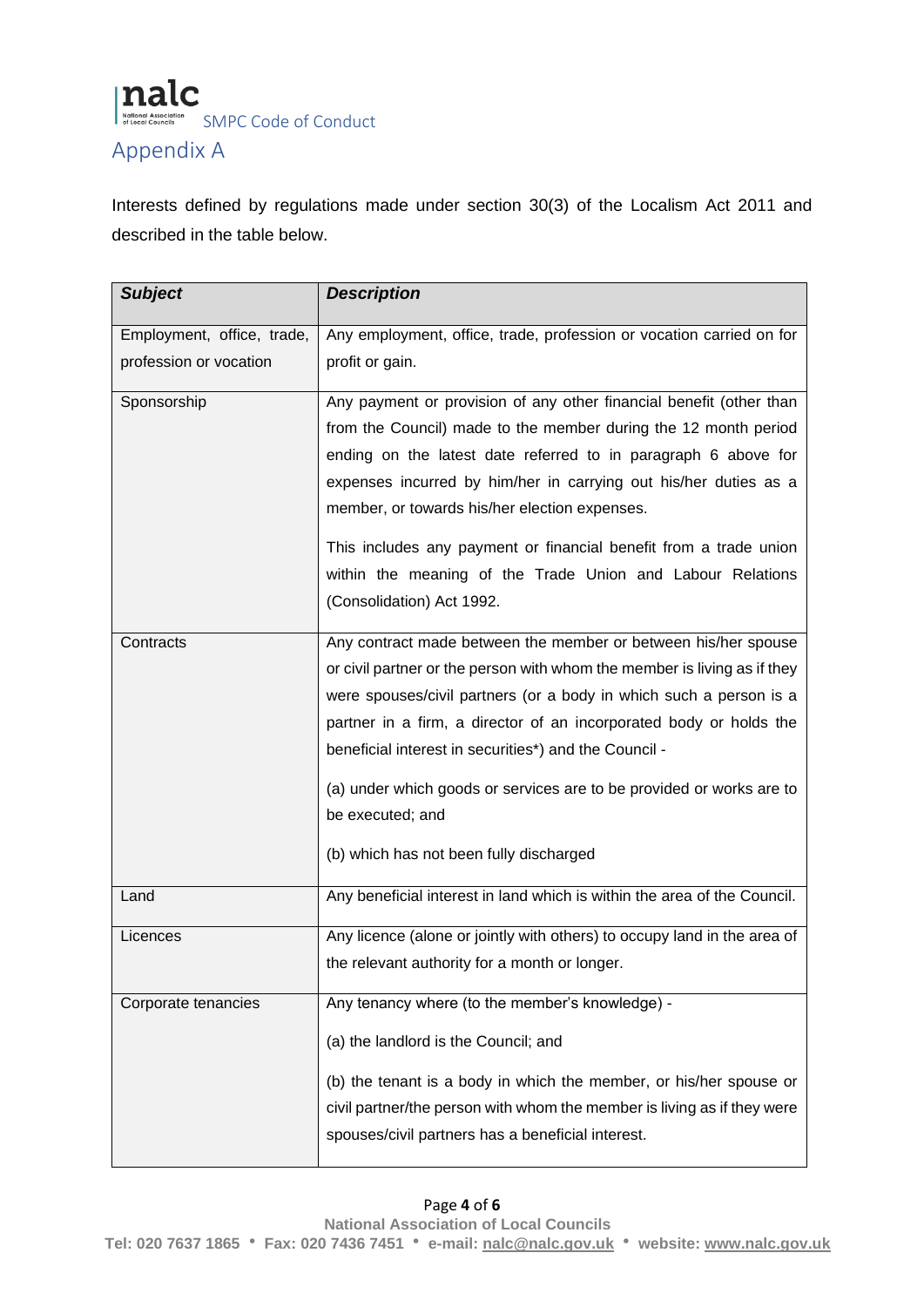## nalc

SMPC Code of Conduct

| <b>Securities</b> | Any beneficial interest in securities of a body where -                     |
|-------------------|-----------------------------------------------------------------------------|
|                   | (a) that body (to the member's knowledge) has a place of business or        |
|                   | land in the area of the Council; and                                        |
|                   | (b)either -                                                                 |
|                   | (i) the total nominal value of the securities* exceeds £25,000 or one       |
|                   | hundredth of the total issued share capital of that body; or                |
|                   | (ii) if the share capital of that body is of more than one class, the total |
|                   | nominal value of the shares of any one class in which the relevant          |
|                   | person has a beneficial interest exceeds one hundredth of the total         |
|                   | issued share capital of that class.                                         |
|                   |                                                                             |

\*'Securities' means shares, debentures, debenture stock, loan stock, bonds, units of a collective investment scheme within the meaning of the Financial Services and Markets Act 2000 and other securities of any description, other than money deposited with a building society.